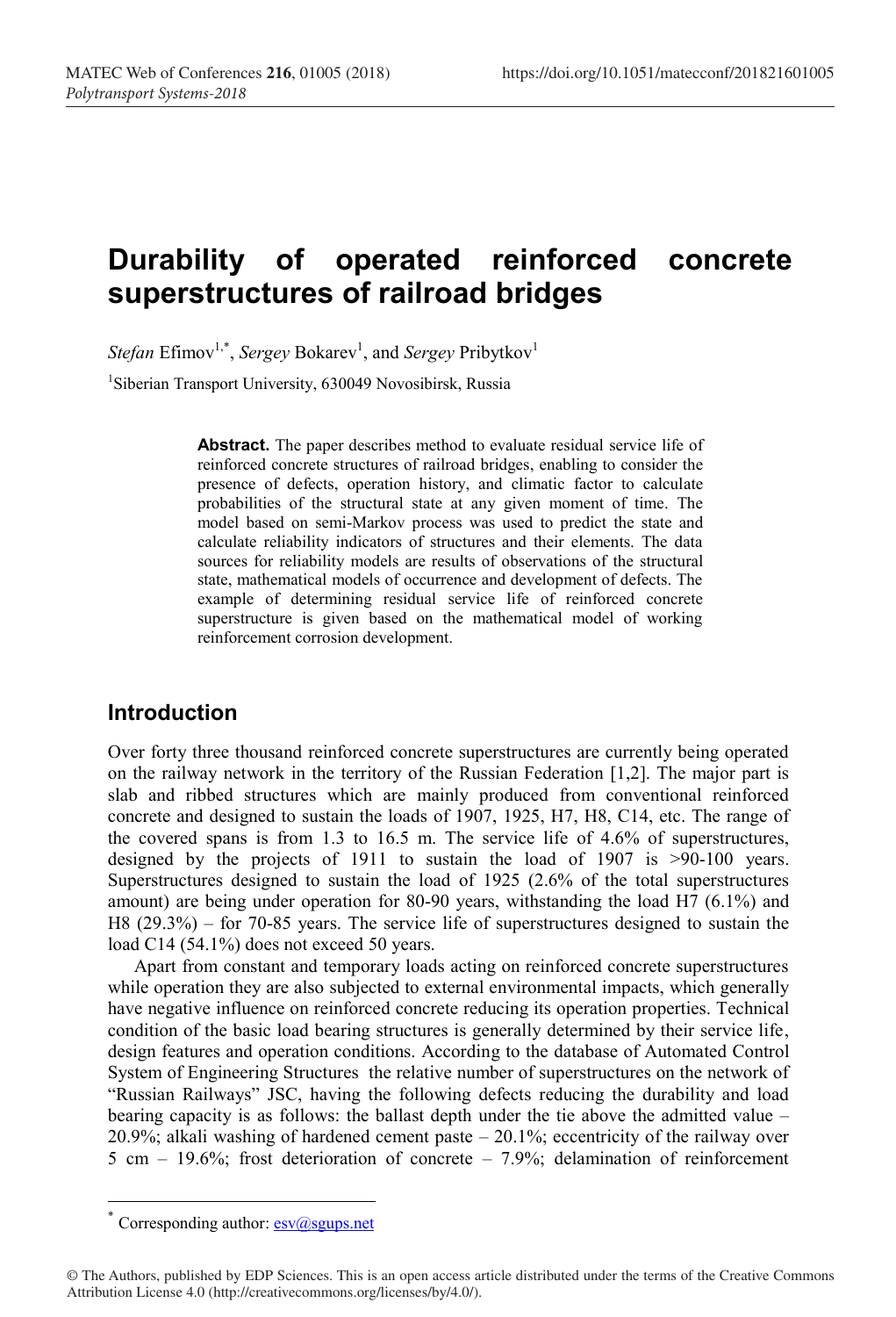protective layer –  $6.2\%$ ; longitudinal sidewall extended by over 20 cm – 4.8%; reinforcement corrosion  $-2.4\%$ ; cracks along the rods of working reinforcement  $-2.0\%$ .

Considering the above data it can be noticed that the largest number of defects in maintenance of bridge deck is caused by such out-of-tolerance deviations [3] as ballast thickness layer and eccentricity of the railway. The next is negative water influence, as well as alternate freezing and thawing of concrete resulting in alkali washing and frost deterioration.

# **Materials and methods**

Determining the residual service life is a required procedure in bridge operation. Up to date, this problem is not solved yet in the world practice [4, 5] and there are various approaches and ways to determine the standard and residual service life of reinforced concrete superstructures.

Foremost it should be clarified what residual service life means. Russian National State Standard GOST 32192-2013 [6] states that residual service life is operation time which is determined at the present moment of time before its transition into the limit state. This standard also defines that the limit state is the state when further operation is not possible and inappropriate due to risk assessment. Technical Regulations on Safety of Buildings and Structures (Federal Law No. 384) defines the limit state as the state when further operation is dangerous, constrained or inappropriate or recovering of operation condition is impossible or inappropriate. Keeping these definitions in mind it can be concluded that the limit state can be defined as non-operating state (further operation is not allowed) and the state when the recovery is not possible or irrational. This research was centered upon the assessment of the value of operation time before transition into non-operating state. Possibility and appropriateness to recover service life are the issues to be investigated.

The method to determine the residual service life suggested in the present work is based on the following background:

1. Adherence to the approach implemented in Instruction on State Estimation (scoring of the condition upon presence of defects of the superstructure) [7].

2. Complete correspondence to the National State Standard GOST 32192-2013 "Reliability of railroad engineering. The basic notions, terms and definitions" [6].

3. Implementation of the concept of methodology on resource, risks and reliability management at all the stages of lifecycle.

Let us define the parameters of objects under study, i.e. reinforced concrete superstructures. They are given as complex systems containing multiple elements. Each of the elements has its purpose and structure; each of them is generally subjected to the action of several factors and can have several various defects. There is an approach for engineering systems which consists in the use of particular reliability indicators (failurefree operation, durability, load bearing capacity, repair capability). These indicators characterize the ability of superstructure to fulfill the required functions.

During operation resulting from damages caused by various natural environment, climatic and man-made impacts defects occur in superstructures. Their condition deteriorates up to their complete failure. Thus, variety of possible states (Fig. 1) of both element and the structure on the whole includes:

1. Properly operating (index 0) – there are no defects, efficient, without speed limitations, complete residual service life;

2. Defective operating – completely operating states, characterized by presence of defects with various degree of development and reduced residual service life;

– good (index 1) – defects with the least degree of development;

– satisfactory (index 2) – defects with "medium" degree of development;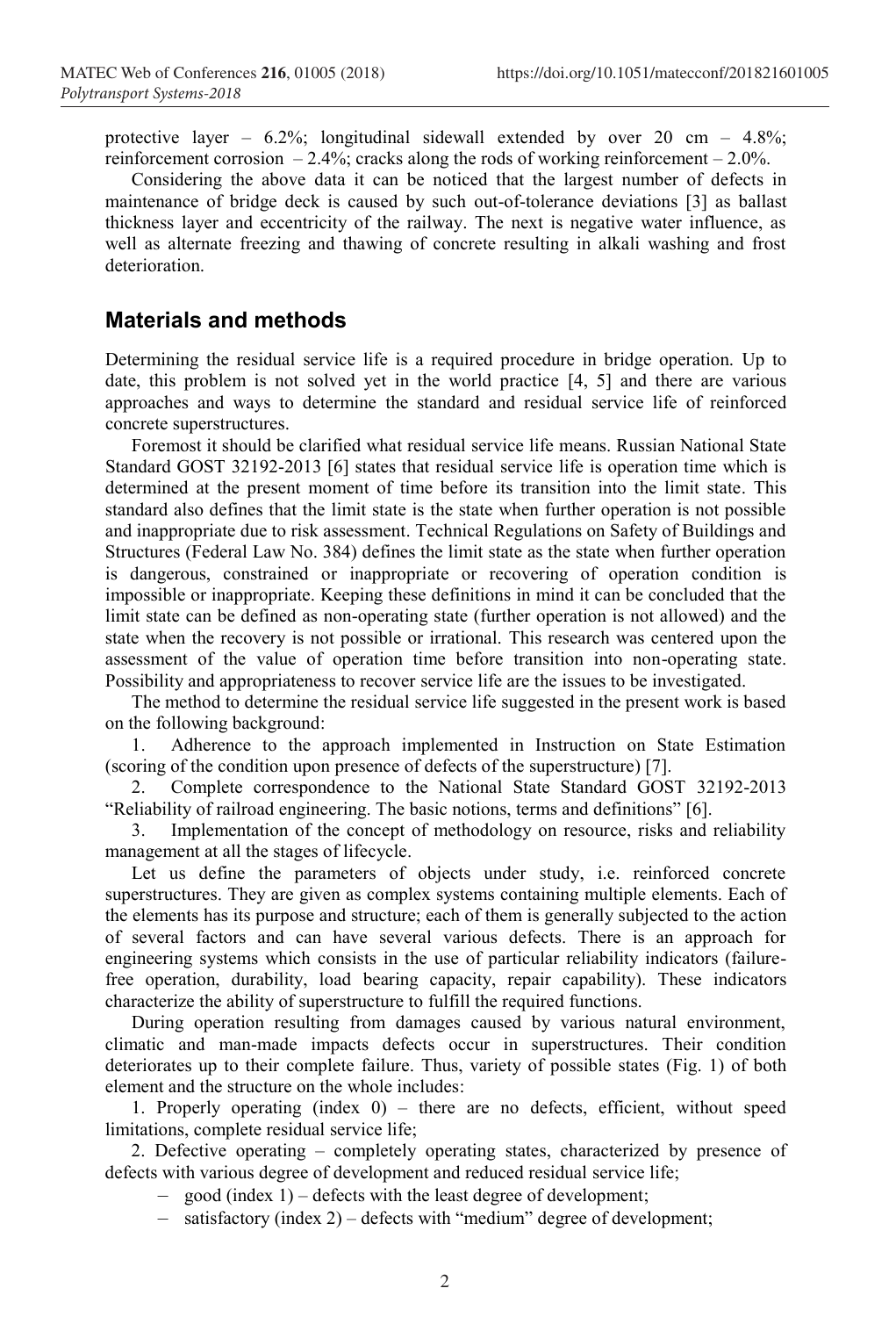– unsatisfactory (index 3) – serious defects;

 $-$  pre-failure (index 4) – operating state with defects of maximum permissible degree of development, the residual service life is close to zero;

– when imposing speed limitation for the applied load or banning to pass separate types of rolling stock the object is considered as being in partly operating state (index 4.1);

3. Defective non-operating (index 5) – significant defects (up to destruction of load bearing structures), complete inability to fulfill its functions, the residual service life is over, moving is prohibited.



**Fig. 1.** Hierarchy of multiple possible states of the structure.

The residual service life of the element in operating state is equal to the standard one. Defective states differ by the degree of defects development. Pre-failure state is characterized by the borderline, maximum allowable degree of defects development. The structure could turn from pre-failure state into non-operating one. In pre-failure state the residual service life of the structure is almost over.

Deterioration of condition takes place due to occurrence of damages and growth of defects. The process of changing the condition is accidental. The possibility of failure leading to undesirable effects is defined according to the reliability models. In order to predict the state and calculate the reliability indicators of structures and their elements the model based on semi-Markov process is used.

The state model presented as semi-Markov process is set by distribution function matrix given in Figure 2. According to the model the probability of each of the possible states is determined at any pre-set moment of time.



**Fig. 2.** Transition probability matrix.

The data sources to build the reliability model can be results of observations from the database of Automated Control System of Engineering Structures (the observations mean inspections, surveying, testing and results of load bearing capacity calculations), mathematical models of occurrence and development of defects, as well as expert estimates. The preference should be given to statistics, as assessment based on the facts is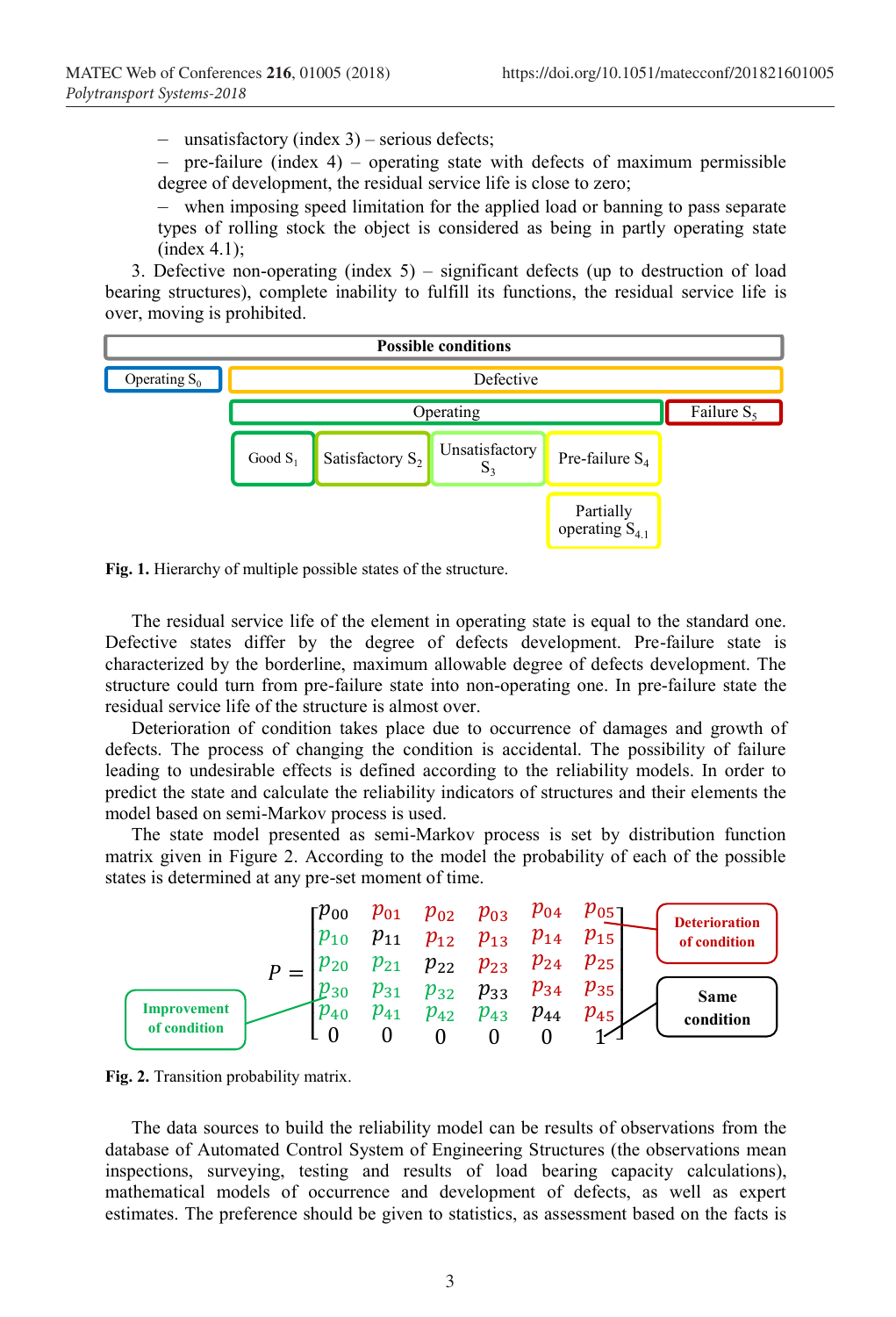better than experts' suppositions and theoretical conclusions. In case there is insufficient data on observations of the definite object, one needs to generalize observations of all the other objects similar to it. Provided that this data is also insufficient, one should appeal to mathematical models, and in the last turn to the experts' assessments. The calculation can determine the probability of failure during the pre-set time, the average time before failure, g-percentage service life (time before reaching the limit state with the given probability).

# **Results**

Density of probability distribution of reinforced concrete superstructure being in one state before transition into the other state is complying with the distribution law of Veibull-Gnedenko with two parameters [8, 9, 10]. Probability density function looks as follows:

$$
f(t) = \frac{\beta}{\eta} \left(\frac{t}{\eta}\right)^{\beta - 1} e^{-\left(\frac{t}{\eta}\right)^{\beta}},\tag{1}
$$

where  $\beta$  is shape parameter;

 $\eta$  – scale parameter ("typical" service life).

The graphs of several of these functions  $f(t)$ , based on the statistical data processing of observing the state of reinforced concrete superstructures on the West Siberian railway according to database Automated Control System of Engineering Structures are given in Figure 3. It is rational to build these graphs for various roads or regions or to use climatic coefficient  $k_c$ .



 $\blacksquare$   $\blacksquare$   $\blacksquare$   $\blacksquare$   $\blacksquare$   $\blacksquare$   $\blacksquare$   $\blacksquare$   $\blacksquare$   $\blacksquare$   $\blacksquare$   $\blacksquare$   $\blacksquare$   $\blacksquare$   $\blacksquare$   $\blacksquare$   $\blacksquare$   $\blacksquare$   $\blacksquare$   $\blacksquare$   $\blacksquare$   $\blacksquare$   $\blacksquare$   $\blacksquare$   $\blacksquare$   $\blacksquare$   $\blacksquare$   $\blacksquare$   $\blacksquare$   $\blacksquare$   $\blacksquare$   $\blacksquare$ 



Let us consider the residual service life in details on the example of mathematical model of reinforcement corrosion development.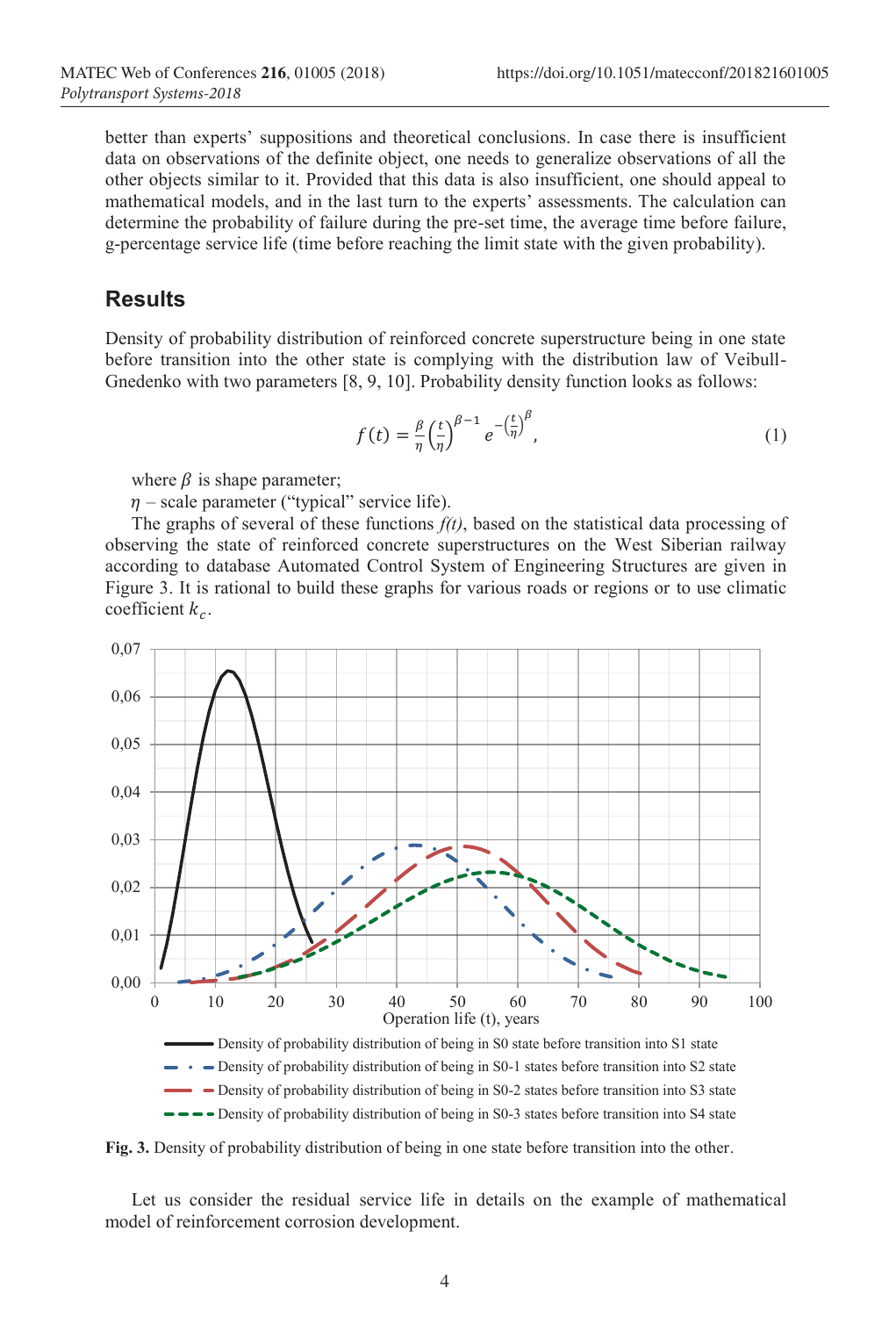The time from the initiation of operation up to transition into  $S<sub>4</sub>$  state is determined according to the following formula [11, 12, 13]:

$$
T_{0-4} = k_c (T_1 + T_4), \tag{2}
$$

Where  $T_1$  is the duration of corrosion initiation period),  $k_c$  – climatic coefficient,  $T_4$  – time of corrosion development before the loss of reinforcing steel area reducing the load bearing capacity of the superstructure up to the level of applied loads (e.g. 10% of total area):

$$
M_{prel} = M_{load},\tag{3}
$$

where  $M_{prel} = f\{A_s(t)\}, M_{load} = f\{v(1 + \mu)\}.$ 

In  $S<sub>4</sub>$  state the pass of load is only possible when the speed or mass is limited, when following the condition of:

$$
M_{prel} > M_{load}.\tag{4}
$$

The surface of reinforcement subjected to corrosion can be determined according to the following formula at any moment of time [11, 12, 13]:

$$
A_s = A_{s,0} \left( 1 - \frac{2}{d} C_3 t^m \right), \tag{5}
$$

where *d* is the diameter of working reinforcement, mm;  $C_3$  – the velocity of reinforcement corrosion, within the interval of  $0.08...0.3$  mm/year;  $m$  – indicator of the corrosion degree, within the interval of  $0.3...0.5$ ;  $t$  – time from corrosion initiation up to the current or predicted state;  $A_{s,0}$  – total reinforcement area not subjected to corrosion.

The condition of 10% loss of reinforcement surface area:

$$
\frac{2}{a}C_3T_4^m \ge 0,1.
$$
 (6)

Thus, the time from initiation of corrosion development up to 10% loss of reinforcement surface area can be determined as follows:

$$
T_4 = \left(\frac{0.05d}{c_3}\right)^{\frac{1}{m}}.\tag{7}
$$

The time of transition from  $S_0$  state into  $S_5$  can be defined as:

$$
T_{0-5} = T_1 + T_5,\tag{8}
$$

where  $T_5$  is the duration of corrosion development up to the loss of such reinforcement surface area when the ultimate force in the element will be equal to the force of train load not considering the dynamic coefficient  $1 + \mu = 1.0$ .

In  $S_5$  state pass of the load is impossible.

#### **Conclusion**

As has been noted, reinforced concrete superstructures on the railway network are operated in various climatic zones and are to various extend subjected to the influence of negative environmental impacts. All these peculiar features are to be considered when determining the service life of reinforced concrete superstructures.